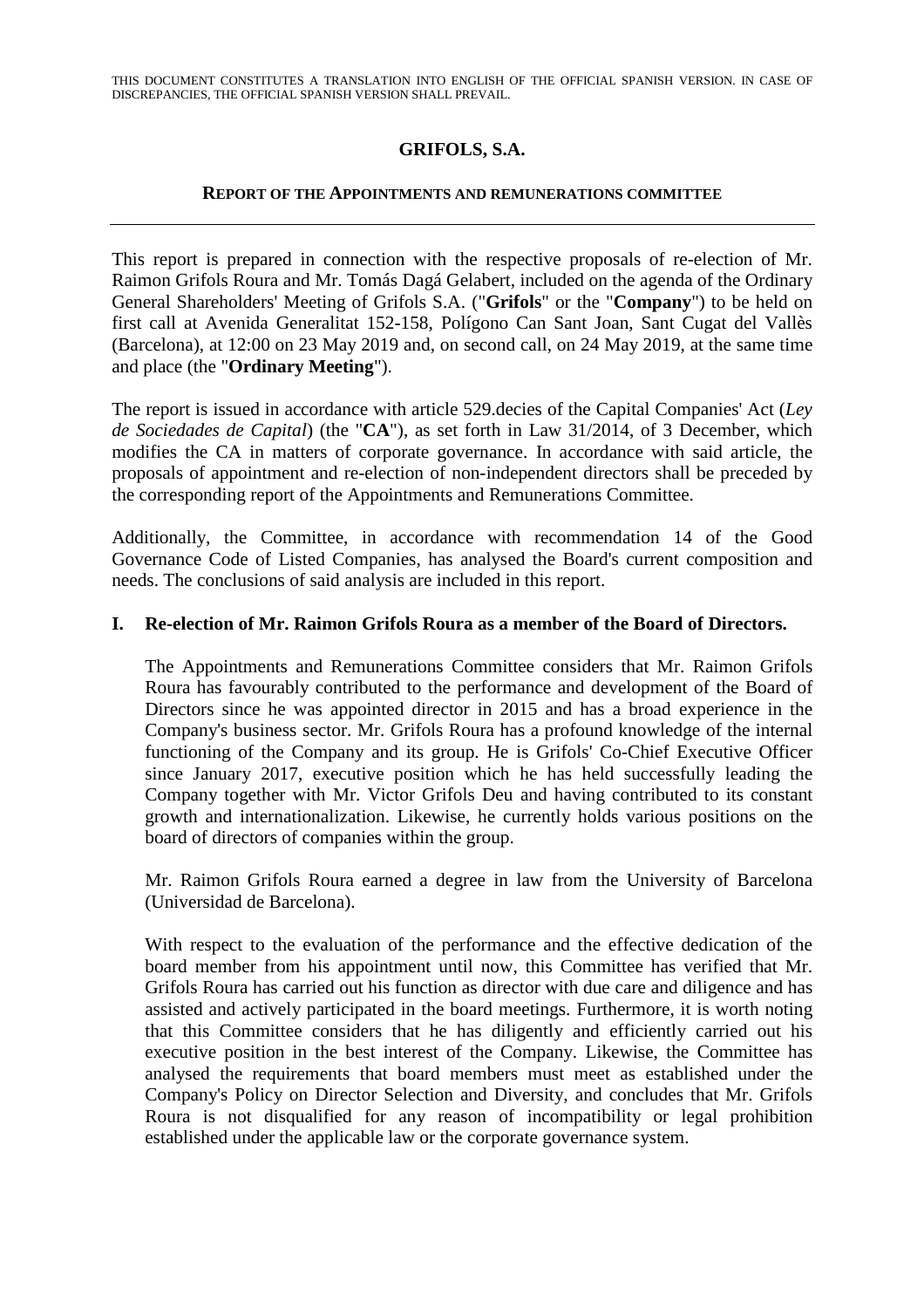Because Mr. Grifols Roura holds executive functions within the Company, it is expected that he shall be re-elected as an "executive" director.

Given the above, the Appointments and Remunerations Committee unanimously resolves to positively inform the Board's proposal of re-election of Mr. Raimon Grifols Roura as a member of the Board of Directors of the Company under the category of "executive" director, for a term of four (4) years, since his office as director is about to expire.

### **II. Re-election of Mr. Tomás Dagá Gelabert as a member of the Board of Directors.**

The Appointments and Remunerations Committee considers that Mr. Tomás Dagá Gelabert has favourably contributed to the performance and development of the Board of Directors since he was appointed director in 2000, providing valuable legal knowledge and experience, assisting the Company on its corporate transactions. Currently he is partner of the law firm Osborne Clarke in Spain, of which he is a founder, and also a member of various board of directors within the Grifols Group as well as a trustee and the Secretary of the private foundation Víctor Grifols i Lucas and trustee of the Probitas Fundación Privada foundation.

Mr. Tomás Dagá Gelabert earned a degree in law from the University of Barcelona (Universidad de Barcelona).

With respect to the performance and the effective dedication of the board member from his appointment until now, this Committee has verified that Mr. Dagá Gelabert has carried out his function as director with due care and diligence and has assisted and actively participated in the board meetings. Likewise, the Committee has analysed the requirements that board members must meet as established under the Company's Policy on Director Selection and Diversity, and concludes that Mr. Dagá Gelabert is not disqualified for any reason of incompatibility or legal prohibition established under the applicable law or the corporate governance system.

It is expected that he shall be re-elected as an "other external" director.

Given the above, the Appointments and Remunerations Committee unanimously resolves to positively inform the Board's proposal of re-election of Mr. Tomás Dagá Gelabert as a member of the Board of Directors of the Company under the category of "other external" director, for a term of four (4) years, since his office as director is about to expire.

## **III. Analysis of the Board of Directors' needs.**

In accordance with recommendation 14 of the Good Governance Code of Listed Companies, this Committee has analysed and reviewed the needs of the Board of Directors when proposing or informing of the re-election or appointment of directors.

After such analysis, the Committee considers that the four directors to be re-elected (Mr. Raimon Grifols Roura, Mr. Tomás Dagá Gelabert, Ms. Carina Szpilka Lázaro and Mr. Íñigo Sánchez-Asiaín Mardones) have an extensive track record on the Company's Board of Directors, which provides them with sufficient knowledge of the Company, the group and the sector of activity in which the Company operates. Taking into account their